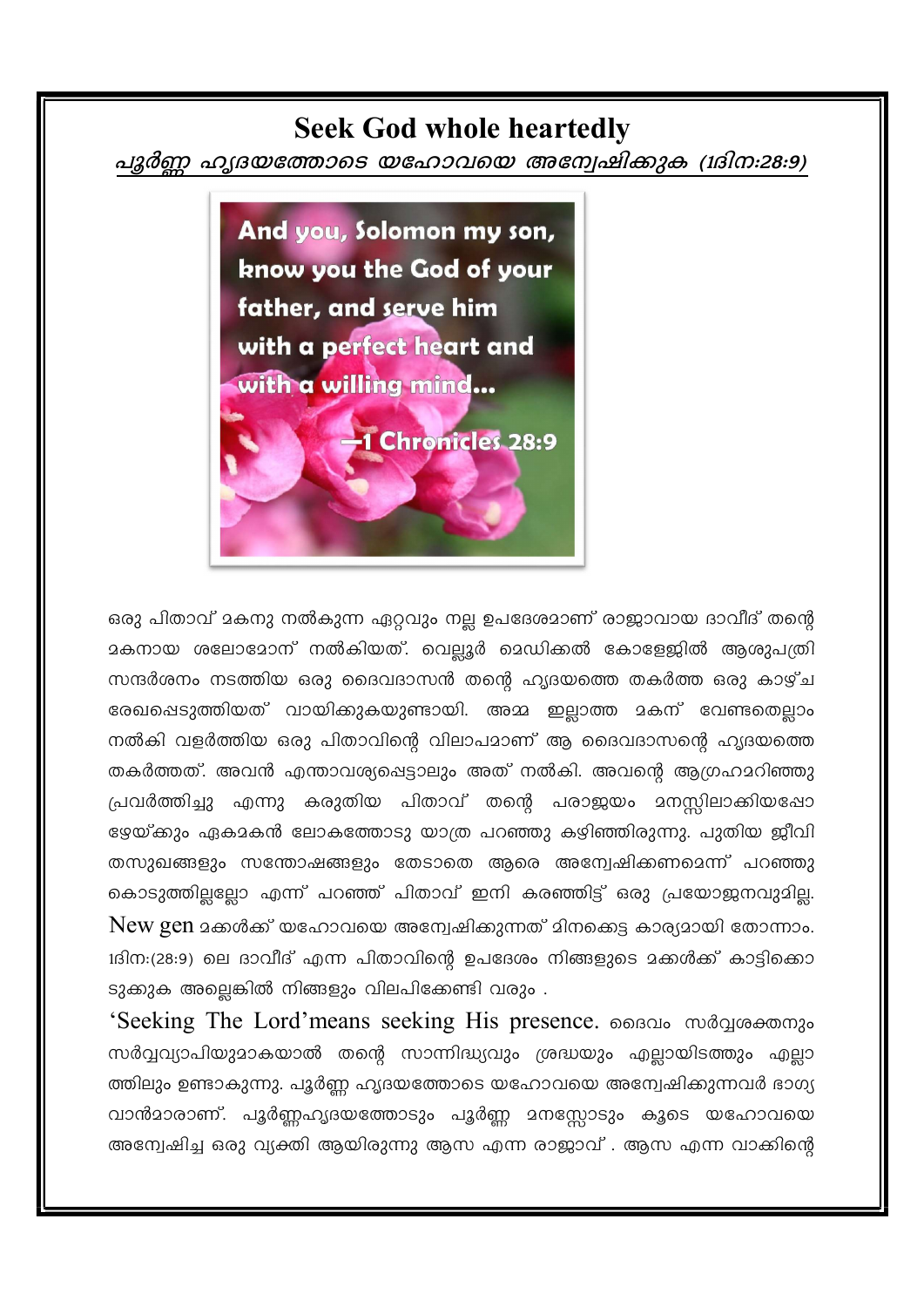അർത്ഥം വൈദ്യൻ എന്നാണ്. രോഗത്തിനനുസരിച്ച് മരുന്നു നൽകുന്ന വ്യക്തിയാണ് വൈദ്യൻ. ഇവിടെ ആസ എന്ന വൈദ്യന് ഒരു മരുന്നു മാത്രമേ ഉണ്ടായിരുന്നുള്ളൂ മഠുള്ളവർക്ക് നൽകുവാൻ. ഈ നിർദ്ദേശം അദ്ദേഹത്തിന് ലഭിച്ചത് അസർയ്യാവിന്റെ ദേൽ വന്ന ദൈവാത്മാവിൽ നിന്നുമായിരുന്നു.

# പൂർണ്ണ ഹൃദയത്തോടെ യഹോവയെ അന്വേഷിക്കുന്നവർക്കുള്ള നന്മകൾ എന്തെ ല്ലാം.

#### 1. സ്വസ്ഥത ഉണ്ടാകുന്നു.

യഹോവയെ അന്വേഷിക്കുന്നവർ വഴിയിലെ സകലവും തിരിച്ചറിയുകയും ദുഷ്ടൻമാരോടും അവരുടെ പ്രവർത്തികളോടും എതിർക്കുകയും ചെയ്യുന്നു. സദ്യ: ന്യായപ്രമാണത്തോട് പ്രീയമുള്ളവർക്ക് മഹാസമാധമുണ്ട്.  $28:4.5$ അവർക്ക് വീഴ്ചയ്ക്ക് സംഗതി ഏതുമില്ല എന്ന് സങ്കീ: (119:165) ൽ കാണുന്നു. മഹാസമാധാനം നൽകുന്നവർക്ക് സ്വസ്ഥത നൽകി ദൈവം അനുഗ്രഹിക്കുന്നു. യഹോവയ്ക്ക് പ്രസാ ദമായത് ചെയ്തതു മൂലമാണ് ആസാ രാജാവിന് സ്വസ്ഥത ലഭിച്ചത്. എന്തെലാമാണ് രാജാവ് ചെയ്തത് എന്ന് 2 ദിന:14:2-5 വരെയുള്ള ഭാഗത്ത് കാണുന്നു.

#### 2. പ്രതികൂലത്തെ നോക്കി ഭാരഷെടുന്നില്ല.

2ുമ്പേ അവന്റെ രാജ്യവും നീതിയും അന്വേഷിക്കുക അതോടെ സകലവും നമുക്ക് നൽകും എന്ന വാഗ്ദത്തം നൽകിയ യജമാനൻ ആവശ്യപ്പെടുന്നത് ഒന്നിനെ ക്കുറിച്ചും ഭാരപ്പെടാതെ നമ്മുടെ ആവശ്യങ്ങളെ സ്തോത്രത്തോടെ ദൈവസന്നിധി യിൽ അറിയിക്കുവാനത്രെ . സ്വസ്തത ലഭിച്ചപ്പോഴ്യും രാജാവായ ആസ യഹോ വയ്ക്കു വേണ്ടി പ്രവർത്തിച്ചു. 2ദിന:(14:6,7), (15:1) യഹോവയുടെ കൂടെയിരുന്നാലേ യഹോവ കൂടെ കാണുകയുള്ളൂ. ദൈവഹിതമില്ലാത്തത് ഭയമില്ലാതെ മാറ്റിയവൻ സ്വസ്ഥത നിലനിർത്തുവാൻ പട്ടണത്തെ ഉറപ്പുള്ളതാക്കി. അതിന് ക്രിസ്തുവാകുന്ന അടിസ്ഥാനത്തിൽ വിശ്വാസത്തോടെ മതിൽ പണിത് പ്രാർത്ഥനാ ഗോപുരങ്ങൾ ഉയർത്തി. ന്യായപ്രമാണമാകുന്ന വാതിൽ വയ്ക്കുകയും അതിനെ ഇനത്തിലേക്ക് പകരുവാൻ ഉപദേശമാകുന്ന ഓടാമ്പലുകളായി യോഗ്യതയുള്ളവരെ നിയമിച്ചു.

## 3. അന്വേഷിച്ചവനെ രുചിച്ചറിഞ്ഞു.

"To seek God doesn't narrow one's life, rather it brings it to the level of highest possible fulfilment"

# A.W.Tozer

തന്നെ പൂർണ്ണഹൃദയത്തോടെ അന്വേഷിക്കുന്നവരുടെ വഴി വിശാലമാക്കുന്നവനാണ് കർത്താവ്. യഹോവയെ അന്വേഷിക്കാതെ .ന്യായപ്രമാണം കേൾക്കാതെ ചെവി തിരിച്ചു കളയുന്നവന്റെ പ്രാർത്ഥന യഹോവയ്ക്ക് വെറുപ്പാകുന്നു. യഹോവയെ